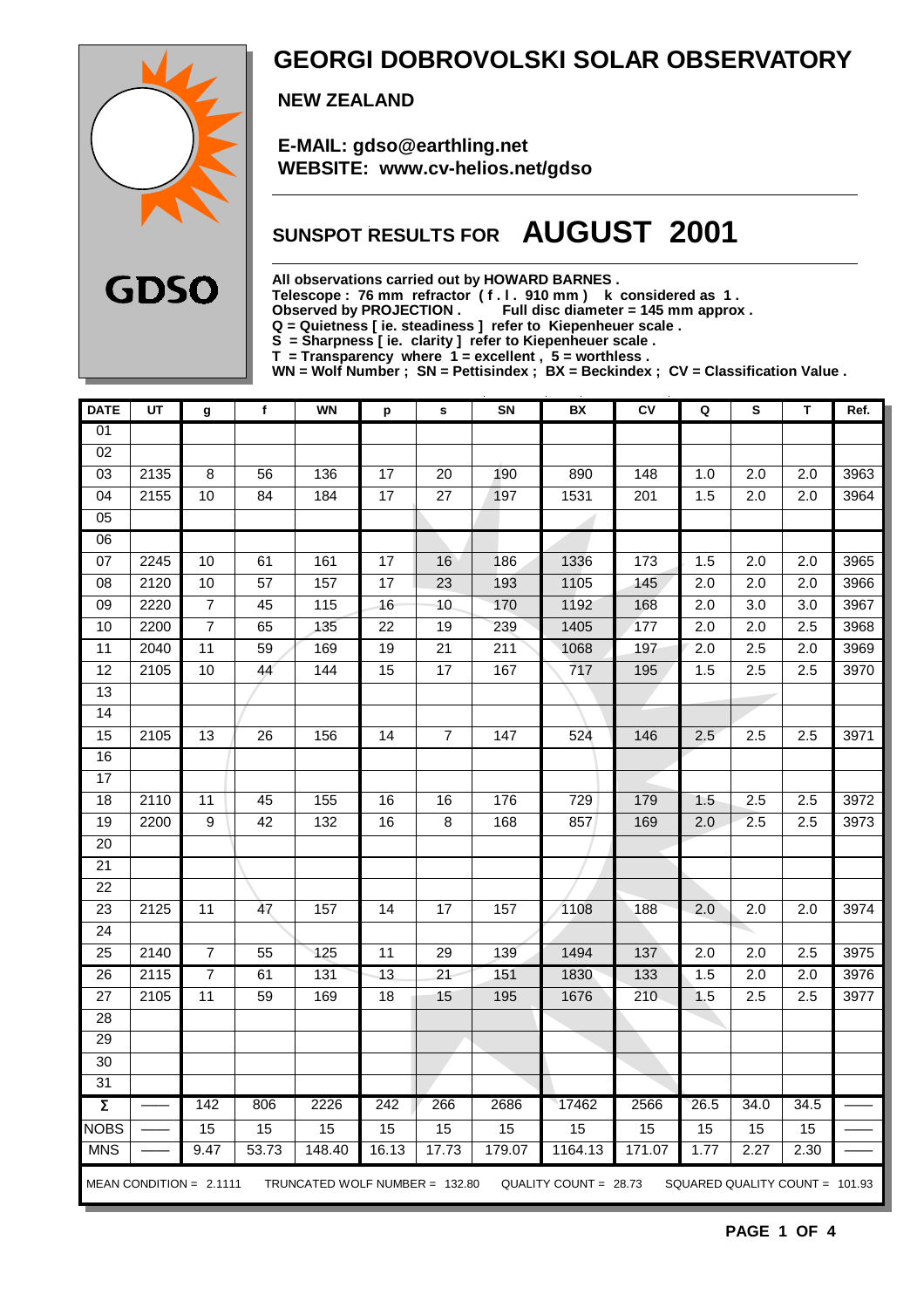#### **GEORGI DOBROVOLSKI SOLAR OBSERVATORY**



# **SUNSPOT DISTRIBUTION & INTER-SOL INDICES FOR AUGUST 2001**

**All observations carried out by HOWARD BARNES .**

Telescope : 76 mm refractor (f. l. 910 mm).<br>Observed by PROJECTION . Full disc diam

Full disc diameter = 145 mm approx .

- **Q = Quietness [ ie. steadiness ] refer to Kiepenheuer scale .**
- **S = Sharpness [ ie. clarity ] refer to Kiepenheuer scale .**
- **T = Transparency where 1 = excellent , 5 = worthless .**
- **IS = Inter-Sol Index .**

**gr = number of multi-spot groups .**

**grfp = number of umbræ within penumbræ within the groups (gr) .**

**grf = number of non-penumbral spots within the groups (gr) .**

**efp = number of single penumbral spots .**

**ef = number of single non-penumbral spots .**

| <b>DATE</b>         | UT   | IS              | gr              | grfp            | grf             | efp                      | ef                          | Q                | S                | T                | Ref. |
|---------------------|------|-----------------|-----------------|-----------------|-----------------|--------------------------|-----------------------------|------------------|------------------|------------------|------|
| 01                  |      |                 |                 |                 |                 |                          |                             |                  |                  |                  |      |
| $\overline{02}$     |      |                 |                 |                 |                 |                          |                             |                  |                  |                  |      |
| $\overline{03}$     | 2135 | 64              | 8               | 36              | 20              | $\pmb{0}$                | 0                           | 1.0              | $\overline{2.0}$ | 2.0              | 3963 |
| $\overline{04}$     | 2155 | $\overline{92}$ | $\overline{8}$  | $\overline{56}$ | $\overline{26}$ | $\overline{1}$           | $\overline{1}$              | 1.5              | $\overline{2.0}$ | $\overline{2.0}$ | 3964 |
| $\overline{05}$     |      |                 |                 |                 |                 |                          | $\mathcal{L}_{\mathcal{A}}$ |                  |                  |                  |      |
| 06                  |      |                 |                 |                 |                 |                          |                             |                  |                  |                  |      |
| 07                  | 2245 | 68              | $\overline{7}$  | 43              | 15              | $\overline{2}$           | $\mathbf{1}$                | 1.5              | $\overline{2.0}$ | $\overline{2.0}$ | 3965 |
| $\overline{08}$     | 2120 | 64              | $\overline{7}$  | $\overline{32}$ | $\overline{22}$ | $\overline{2}$           | $\mathbf{1}$                | 2.0              | $\overline{2.0}$ | $\overline{2.0}$ | 3966 |
| $\overline{09}$     | 2220 | 50              | $\overline{5}$  | 33              | 10              | $\overline{2}$           | $\overline{0}$              | 2.0              | 3.0              | 3.0              | 3967 |
| 10                  | 2200 | $\overline{71}$ | $\overline{6}$  | 45              | $\overline{19}$ | $\overline{\mathcal{L}}$ | $\overline{0}$              | $\overline{2.0}$ | $\overline{2.0}$ | 2.5              | 3968 |
| $\overline{11}$     | 2040 | 68              | $\overline{9}$  | $\overline{36}$ | 21              | $\overline{c}$           | $\mathbf 0$                 | 2.0              | 2.5              | 2.0              | 3969 |
| $\overline{12}$     | 2105 | 50              | $\overline{6}$  | $\overline{24}$ | 16              | 3                        | $\mathbf{1}$                | 1.5              | 2.5              | 2.5              | 3970 |
| $\overline{13}$     |      |                 |                 |                 |                 |                          |                             |                  |                  |                  |      |
| $\overline{14}$     |      |                 |                 |                 |                 |                          |                             |                  |                  |                  |      |
| 15                  | 2105 | 34              | 8               | 16              | $\sqrt{5}$      | 3                        | $\overline{2}$              | 2.5              | 2.5              | 2.5              | 3971 |
| 16                  |      |                 |                 |                 |                 |                          |                             |                  |                  |                  |      |
| 17                  |      |                 |                 |                 |                 |                          |                             |                  |                  |                  |      |
| $\overline{18}$     | 2110 | $\overline{51}$ | 6               | 26              | 14              | 3                        | $\overline{a}$              | 1.5              | 2.5              | 2.5              | 3972 |
| 19                  | 2200 | 47              | 5               | 30              | 8               | $\overline{\mathbf{4}}$  | 0                           | 2.0              | 2.5              | 2.5              | 3973 |
| 20                  |      |                 |                 |                 |                 |                          |                             |                  |                  |                  |      |
| $\overline{21}$     |      |                 |                 |                 |                 |                          |                             |                  |                  |                  |      |
| 22                  |      |                 |                 |                 |                 |                          |                             |                  |                  |                  |      |
| 23                  | 2125 | $\overline{54}$ | $\overline{7}$  | 28              | $\overline{15}$ | $\overline{2}$           | $\overline{c}$              | 2.0              | 2.0              | 2.0              | 3974 |
| $\overline{24}$     |      |                 |                 |                 |                 |                          |                             |                  |                  |                  |      |
| 25                  | 2140 | 60              | 5               | 24              | 29              | $\sqrt{2}$               | $\bf 0$                     | 2.0              | 2.0              | 2.5              | 3975 |
| $\overline{26}$     | 2115 | 65              | $\overline{4}$  | $\overline{38}$ | $\overline{20}$ | $\overline{2}$           | $\mathbf{1}$                | 1.5              | $\overline{2.0}$ | 2.0              | 3976 |
| $\overline{27}$     | 2105 | 67              | $\overline{8}$  | 42              | 14              | $\overline{2}$           | $\overline{1}$              | 1.5              | 2.5              | 2.5              | 3977 |
| 28                  |      |                 |                 |                 |                 |                          |                             |                  |                  |                  |      |
| 29                  |      |                 |                 |                 |                 |                          |                             |                  |                  |                  |      |
| $\overline{30}$     |      |                 |                 |                 |                 |                          |                             |                  |                  |                  |      |
| 31                  |      |                 |                 |                 |                 |                          |                             |                  |                  |                  |      |
| $\overline{\Sigma}$ |      | 905             | 99              | 509             | 254             | 31                       | $\overline{12}$             | 26.5             | 34.0             | 34.5             |      |
| <b>NOBS</b>         |      | 15              | $\overline{15}$ | 15              | 15              | $\overline{15}$          | 15                          | $\overline{15}$  | 15               | 15               |      |
| <b>MNS</b>          |      | 60.33           | 6.60            | 33.93           | 16.93           | 2.07                     | 0.80                        | 1.77             | 2.27             | 2.30             |      |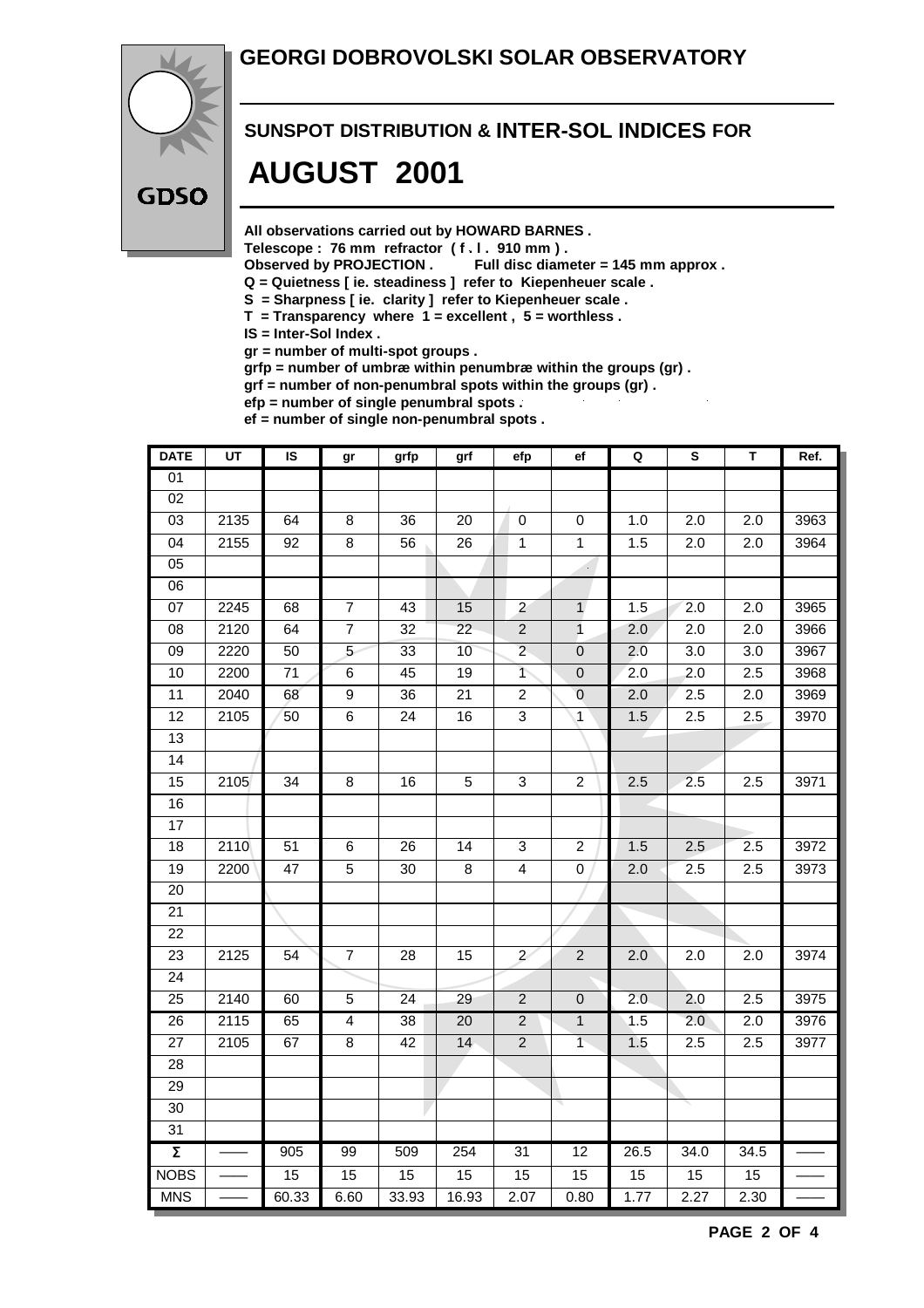

#### **SUNSPOT CENSUS BY CLASSIFICATION FOR**

# **AUGUST 2001**

**All observations carried out by HOWARD BARNES .** Telescope : 76 mm refractor (f. l. 910 mm).<br>Observed by PROJECTION . Full disc diam Full disc diameter = 145 mm approx . **IF 2 OR MORE REGIONS ARE OF THE SAME CLASSIFICATION , THEN SUNSPOT COUNTS ARE SEPARATED BY SOLIDI ( / ) .**

| f<br>$\mathbf f$<br>f<br>f<br>f<br>$\boldsymbol{g}$<br>g<br>f<br>f<br>g<br>g<br>g<br>g<br>g<br>01<br>$\alpha$<br>02<br>$\mathbf 0$<br>$\overline{2}$<br>$\mathbf{1}$<br>03<br>2135<br>2/6<br>3<br>5<br>3/4/9/13/16<br>$\overline{0}$<br>$\pmb{0}$<br>$\mathbf 0$<br>$\mathbf 0$<br>$\mathbf 0$<br>0<br>0<br>2155<br>$\mathbf 0$<br>$\mathbf 0$<br>3<br>2/2/3<br>$\overline{4}$<br>5/9/22/27<br>12<br>$\mathbf 0$<br>$\mathbf 0$<br>$\mathbf 0$<br>04<br>1<br>1<br>0<br>1 | g<br>0<br>0<br>0 | f<br>0<br>0    | g<br>$\pmb{0}$<br>$\mathbf{1}$ | f<br>0<br>1   |
|--------------------------------------------------------------------------------------------------------------------------------------------------------------------------------------------------------------------------------------------------------------------------------------------------------------------------------------------------------------------------------------------------------------------------------------------------------------------------|------------------|----------------|--------------------------------|---------------|
|                                                                                                                                                                                                                                                                                                                                                                                                                                                                          |                  |                |                                |               |
|                                                                                                                                                                                                                                                                                                                                                                                                                                                                          |                  |                |                                |               |
|                                                                                                                                                                                                                                                                                                                                                                                                                                                                          |                  |                |                                |               |
|                                                                                                                                                                                                                                                                                                                                                                                                                                                                          |                  |                |                                |               |
|                                                                                                                                                                                                                                                                                                                                                                                                                                                                          |                  |                |                                |               |
| 05                                                                                                                                                                                                                                                                                                                                                                                                                                                                       |                  |                |                                |               |
| 06                                                                                                                                                                                                                                                                                                                                                                                                                                                                       |                  |                |                                |               |
| $\mathbf{1}$<br>$\mathbf{1}$<br>$\overline{2}$<br>$\overline{2}$<br>$\mathbf 0$<br>07<br>2245<br>$\mathbf{1}$<br>$\overline{2}$<br>$\overline{2}$<br>10/10<br>7/25<br>$\mathbf 0$<br>$\mathbf 0$<br>$\mathbf{1}$<br>0                                                                                                                                                                                                                                                    |                  | $\mathbf 0$    | 3                              | 1/1/2         |
| 3<br>$\overline{2}$<br>$\mathbf 0$<br>3/3/4<br>8/12<br>$\mathbf 0$<br>$\overline{0}$<br>$\mathbf 0$<br>08<br>2120<br>$\mathbf{1}$<br>0<br>$\mathbf{1}$<br>22<br>0<br>1                                                                                                                                                                                                                                                                                                   | 0                | 0              | 3                              | 1/1/2         |
| $\mathbf 0$<br>$\mathbf 0$<br>3<br>$\mathbf 0$<br>2220<br>$\mathbf 0$<br>$\overline{0}$<br>7/8/9<br>$\overline{1}$<br>17<br>$\mathbf 0$<br>09<br>0<br>0<br>$\mathbf 0$<br>0                                                                                                                                                                                                                                                                                              | 0                | 0              | 3                              | 1/1/2         |
| $\pmb{0}$<br>$\mathbf{0}$<br>$\overline{0}$<br>10<br>2200<br>0<br>$\mathbf 0$<br>0<br>$\mathbf 0$<br>5<br>4/4/12/15/17<br>$\overline{0}$<br>$\overline{1}$<br>12<br>0<br>0                                                                                                                                                                                                                                                                                               | $\mathbf 0$      | 0              | $\mathbf{1}$                   | $\mathbf{1}$  |
| $\overline{2}$<br>2/2/5/8/14/19<br>$\mathbf{0}$<br>2040<br>$\mathbf 0$<br>0<br>2/3<br>$\mathbf 0$<br>$\mathbf 0$<br>6<br>$\mathbf 0$<br>$\mathbf{0}$<br>$\mathbf{0}$<br>$\mathbf 0$<br>11<br>0                                                                                                                                                                                                                                                                           | 0                | 0              | 3                              | 1/1/2         |
| $\overline{2}$<br>$\overline{2}$<br>3<br>$\mathbf 0$<br>$\mathbf{0}$<br>$\mathbf 0$<br>12<br>2105<br>$\mathbf{1}$<br>4/5<br>2/12/15<br>0<br>0<br>0<br>1<br>$\mathbf{1}$                                                                                                                                                                                                                                                                                                  | 0                | 0              | 3                              | 1/1/1         |
| 13                                                                                                                                                                                                                                                                                                                                                                                                                                                                       |                  |                |                                |               |
| 14                                                                                                                                                                                                                                                                                                                                                                                                                                                                       |                  |                |                                |               |
| $\overline{2}$<br>$\overline{0}$<br>3<br>$\overline{2}$<br>$\overline{0}$<br>$\mathbf 0$<br>1/1<br>$\mathbf 0$<br>2/2/3<br>3/4<br>3<br>$\mathbf 0$<br>15<br>2105<br>$\mathbf{1}$<br>0                                                                                                                                                                                                                                                                                    | $\mathbf 0$      | $\mathbf 0$    | 5                              | 1/1/1/2/<br>2 |
| 16                                                                                                                                                                                                                                                                                                                                                                                                                                                                       |                  |                |                                |               |
| 17                                                                                                                                                                                                                                                                                                                                                                                                                                                                       |                  |                |                                |               |
| $\overline{2}$<br>3<br>$\overline{0}$<br>18<br>2110<br>$\mathbf 0$<br>0<br>3/4/4<br>3<br>3/9/17<br>$\mathbf 0$<br>0<br>$\pmb{0}$<br>$\mathbf 0$<br>1/1<br>0                                                                                                                                                                                                                                                                                                              | 0                | 0              | 3                              | 1/1/1         |
| $\mathbf 0$<br>$\overline{0}$<br>$\mathbf{1}$<br>3<br>19<br>2200<br>0<br>$\mathbf 0$<br>2<br>3/13/18<br>0<br>$\mathbf 0$<br>$\overline{0}$<br>$\pmb{0}$<br>$\mathbf 0$<br>$\mathbf 0$                                                                                                                                                                                                                                                                                    | 1                | $\mathbf{1}$   | $\overline{4}$                 | 1/1/1/2       |
| 20                                                                                                                                                                                                                                                                                                                                                                                                                                                                       |                  |                |                                |               |
| 21                                                                                                                                                                                                                                                                                                                                                                                                                                                                       |                  |                |                                |               |
| 22                                                                                                                                                                                                                                                                                                                                                                                                                                                                       |                  |                |                                |               |
| $\overline{2}$<br>$\mathbf{1}$<br>$\overline{2}$<br>$\overline{2}$<br>$\mathbf 0$<br>23<br>2125<br>1/1<br>$\overline{2}$<br>2/4<br>2/15<br>$\mathbf 0$<br>$\mathbf{0}$<br>$\mathbf{1}$<br>16<br>$\mathbf 0$                                                                                                                                                                                                                                                              | $\mathbf{1}$     | $\overline{2}$ | $\overline{2}$                 | 1/1           |
| 24                                                                                                                                                                                                                                                                                                                                                                                                                                                                       |                  |                |                                |               |
| $\overline{c}$<br>$\mathbf 0$<br>$\mathbf{1}$<br>25<br>2140<br>$\mathbf 0$<br>$\mathbf 0$<br>10/11<br>$\mathbf{0}$<br>$\pmb{0}$<br>$\mathbf{1}$<br>$\mathbf 0$<br>0<br>4<br>26<br>0                                                                                                                                                                                                                                                                                      | 0                | 0              | 3                              | 1/1/2         |
| $\overline{2}$<br>26<br>2115<br>$\mathbf 0$<br>$\mathbf{1}$<br>3<br>5/9<br>$\mathbf 0$<br>$\pmb{0}$<br>$\mathbf{1}$<br>$\mathbf{0}$<br>$\mathbf{1}$<br>1<br>0<br>41<br>0                                                                                                                                                                                                                                                                                                 | 0                | 0              | $\overline{2}$                 | 1/1           |
| $5\phantom{.0}$<br>$\mathbf 0$<br>$\overline{1}$<br>0<br>$\mathbf 0$<br>27<br>2105<br>$\mathbf{1}$<br>$\mathbf{1}$<br>3<br>0<br>2/2/4/4/6<br>$\mathbf 0$<br>$\pmb{0}$<br>33<br>1                                                                                                                                                                                                                                                                                         | 0                | 0              | 3                              | 1/1/2         |
| 28                                                                                                                                                                                                                                                                                                                                                                                                                                                                       |                  |                |                                |               |
| 29                                                                                                                                                                                                                                                                                                                                                                                                                                                                       |                  |                |                                |               |
| 30                                                                                                                                                                                                                                                                                                                                                                                                                                                                       |                  |                |                                |               |
| 31                                                                                                                                                                                                                                                                                                                                                                                                                                                                       |                  |                |                                |               |
| <b>TOTALS</b><br>$21\,$<br>49<br>$\sqrt{5}$<br>$12\,$<br>64<br>443<br>$\,6\,$<br>$\mathsf{O}\xspace$<br>12<br>8<br>22<br>69<br>145<br>$\mathsf 0$                                                                                                                                                                                                                                                                                                                        | $\overline{2}$   | 3              | 39                             | 48            |
| REGIONAL PERCENTAGES                                                                                                                                                                                                                                                                                                                                                                                                                                                     |                  |                |                                |               |
| $\mathsf C$<br>$\mathsf F$<br>$\sf B$<br>D<br>E<br>G<br>$\boldsymbol{\mathsf{H}}$<br>A                                                                                                                                                                                                                                                                                                                                                                                   | J                |                |                                | $\Sigma$ g    |
| 8.5<br>$5.6\,$<br>14.8<br>34.5<br>$0.0\,$<br>$3.5\,$<br>4.2<br>$1.4$                                                                                                                                                                                                                                                                                                                                                                                                     | 27.5             |                |                                | 142           |
| $NOBS = 15$<br>$\frac{1}{6}$ mean = 5.9762<br>$\overline{p}/\overline{g}$ mean = 1.7685                                                                                                                                                                                                                                                                                                                                                                                  |                  |                |                                |               |
| $\frac{1}{1}$ / g mean = 5.6761<br>$\frac{1}{p}$ / g mean = 1.7042                                                                                                                                                                                                                                                                                                                                                                                                       |                  |                |                                |               |
| GROUP COMPLEXITY INDEX (GCI) = 7.3803                                                                                                                                                                                                                                                                                                                                                                                                                                    |                  |                |                                |               |